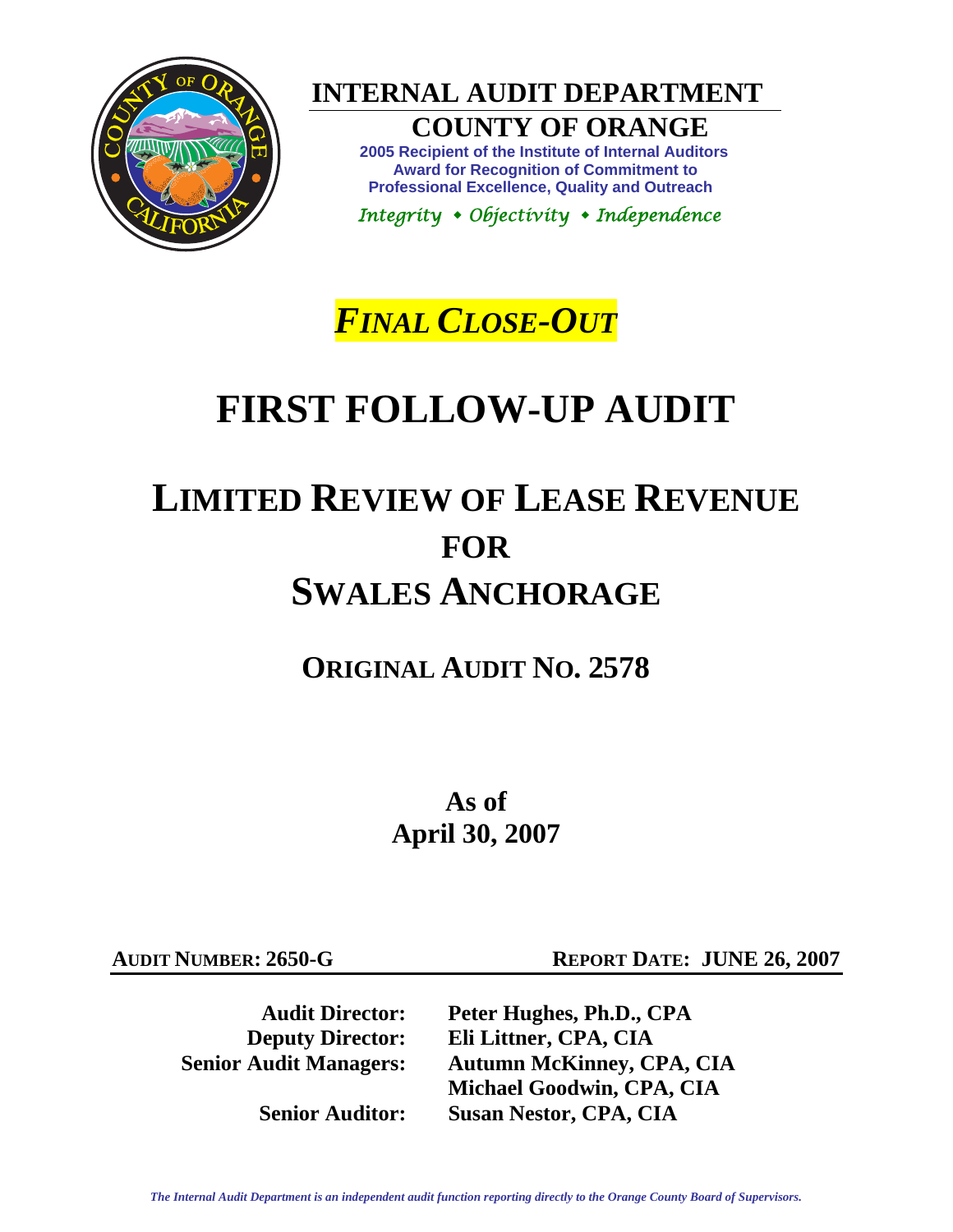# **Final Close-Out**

# First Follow-Up Audit<br>Limited Review of Lease Revenue for Swales Anchorage **Original Audit No. 2578**

# As of **April 30, 2007**

# **TABLE OF CONTENTS**

| 2. |  |
|----|--|
| 3. |  |
|    |  |
|    |  |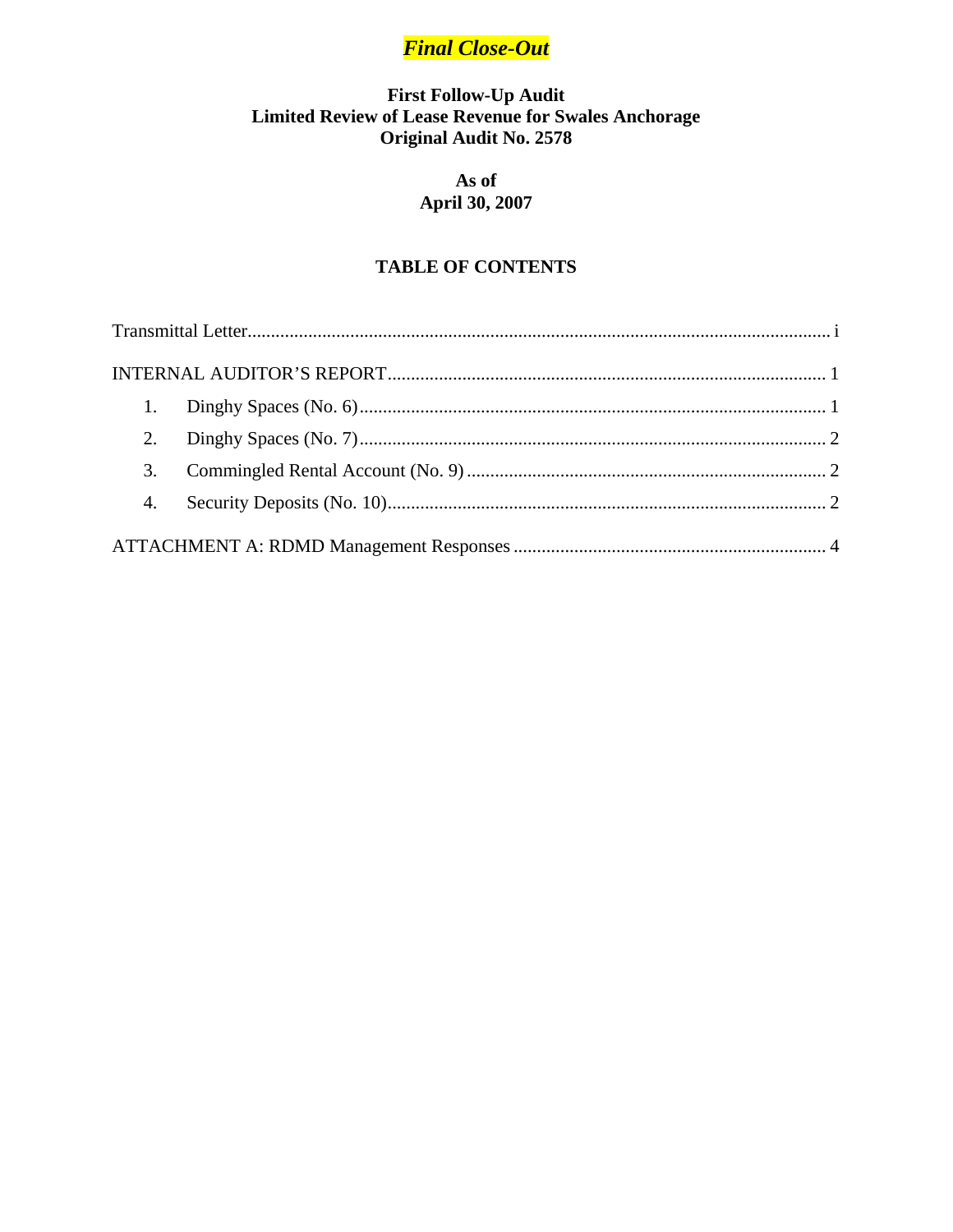<span id="page-2-0"></span> *Independence Objectivity Integrity* 



*Providing Facts and Perspectives Countywide* 

#### **OFFICE OF THE DIRECTOR**

#### **DR. PETER HUGHES**

**PH.D., MBA, CPA,**  Certified Compliance & Ethics Professional (CCEP) Certified Information Technology Professional (CITP) Certified Internal Auditor (CIA) Certified Fraud Examiner (CFE)

**E-MAIL: peter.hughes@iad.ocgov.com** 

**ELI LITTNER DEPUTY DIRECTOR** CPA, CIA, CFE, Certified Fraud Specialist (CFS), Certified Information Systems Auditor (CISA)

> **MICHAEL J. GOODWIN SENIOR AUDIT MANAGER** CPA, CIA

**ALAN MARCUM SENIOR AUDIT MANAGER** MBA, CPA, CIA, CFE

**AUTUMN MCKINNEY SENIOR AUDIT MANAGER** CPA, CIA, CISA Certified Government Financial Manager (CGFM)

**HALL OF FINANCE & RECORDS 400 CIVIC CENTER DRIVE WEST BUILDING 12, ROOM 232 SANTA ANA, CA 92701** 

www.ocgov.com/audit

**(714) 834-5475 (714) 834-2880 Fax** 

**OC FRAUD HOTLINE (714) 834-3608** 

## **COUNTY OF ORANGE BOARD OF SUPERVISORS' INTERNAL AUDIT DEPARTMENT**

#### **Transmittal Letter**

Audit No. 2650-G

June 26, 2007

TO: Bryan Speegle, Director Resources and Development Management Department

FROM: Peter Hughes, Ph.D., CPA, Director Internal Audit Department

lygkes

SUBJECT: Final Close-Out First Follow-Up Audit of the Limited Review of Lease Revenue for Swales Anchorage, Original Audit No. 2578

We have completed the First Follow-Up Audit of the Limited Review of Lease Revenue for Swales Anchorage. Our audit was limited to reviewing actions taken, as of April 30, 2007, to implement the recommendations made in our original audit report dated October 5, 2006. The results of our Follow-Up Audit are discussed in the **Internal Auditor's Report** following this transmittal letter.

Because satisfactory corrective action has been taken and/or the item was closed for the eleven (11) recommendations, **this report represents the final close-out of the original audit.** 

Each month I submit an Audit Status Report to the Board of Supervisors (BOS) where I detail any material and significant audit findings released in reports during the prior month and the implementation status of audit recommendations as disclosed by our **Follow-Up Audits**. Accordingly, the results of this audit will be included in a future status report to the BOS.

We appreciate the cooperation and assistance extended to us by your staff during our follow-up audit.

Other recipients of this report: Members, Board of Supervisors Members, Audit Oversight Committee Thomas G. Mauk, County Executive Officer Alisa Drakodaidis, Deputy CEO/Infrastructure & Environmental Services Parker Hancock, Director, RDMD/Harbors, Beaches, & Parks Mark Denny, Assistant Director, RDMD/Harbors, Beaches & Parks Mike Brajdic, Program Manager, RDMD/HBP/Program Management Rich Adler, Chief, RDMD/HBP/Real Estate Mike Hentzen, Leasing Coordinator, RDMD/HBP/Real Estate Andrea Richard, Real Property Agent, RDMD/HBP/Real Estate Steve Danley, Director, RDMD/Administration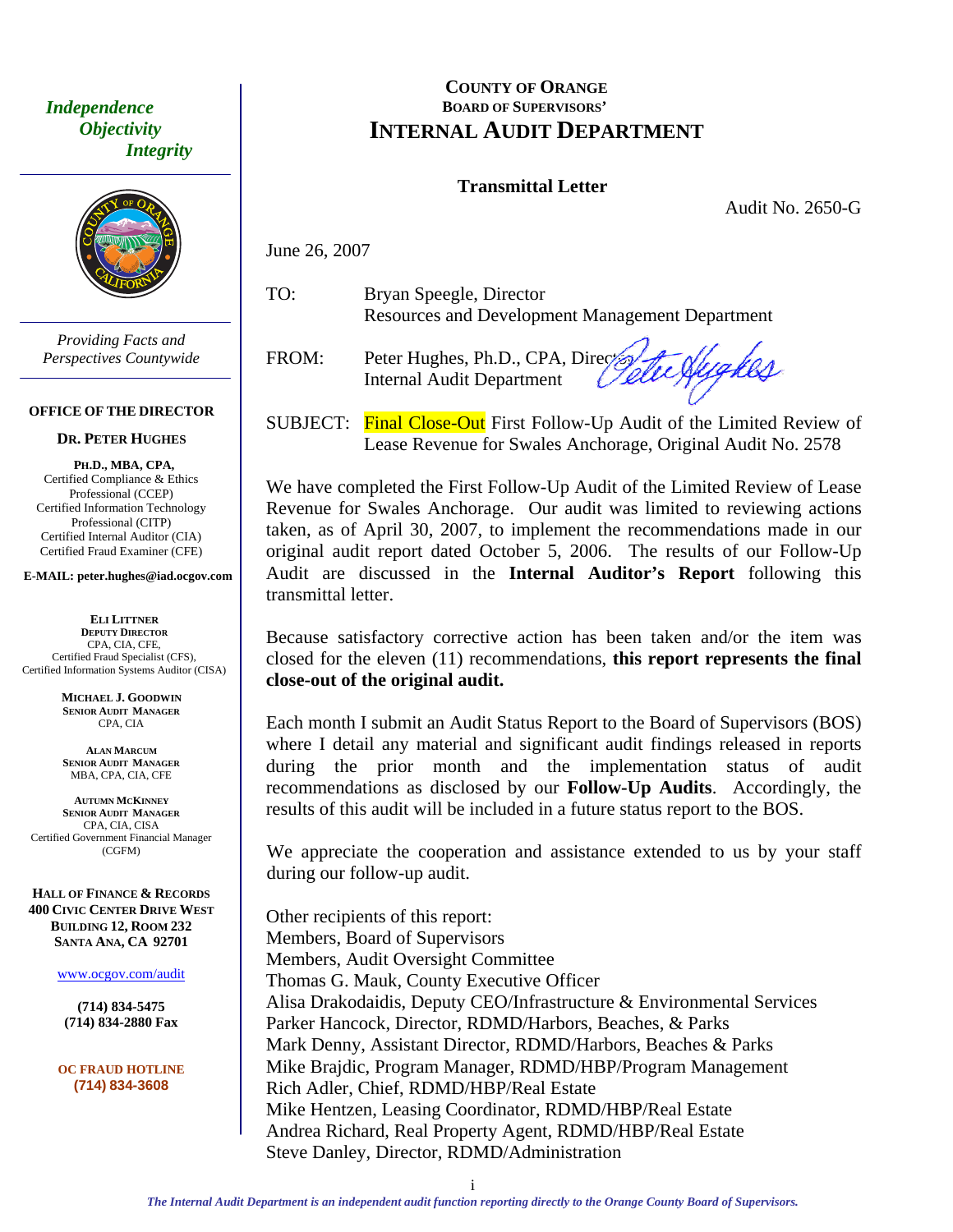*Bryan Speegle, Director Resources and Development Management Department June 26, 2007 Page ii* 

Mary Fitzgerald, Manager, RDMD/Accounting Services

- Josie Velasquez, Chief, RDMD/Accounting/Santa Ana River, Watershed, Flood, Leases, and Infrastructure
- Vivienne Thornton, Admin. Manager I, RDMD/Accounting/Watershed, Flood, Leases and Infrastructure

Brian Cich, Senior Accountant I, RDMD/Accounting/Leases and Infrastructure Debra Lakin, Chief, RDMD/Central Quality Assurance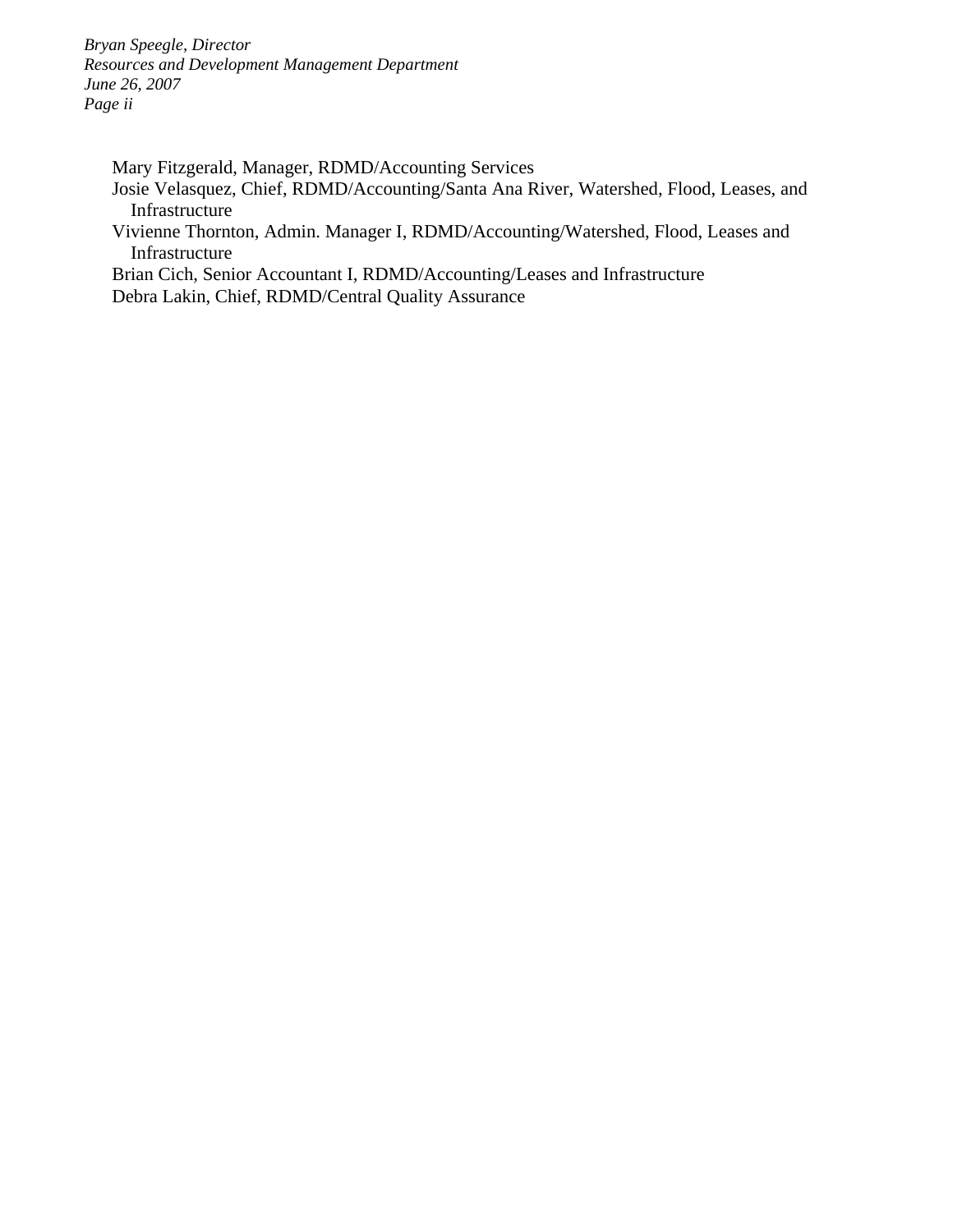<span id="page-4-0"></span> *Independence Objectivity Integrity* 



*Providing Facts and Perspectives Countywide* 

#### **OFFICE OF THE DIRECTOR**

#### **DR. PETER HUGHES**

**PH.D., MBA, CPA,**  Certified Compliance & Ethics Professional (CCEP) Certified Information Technology Professional (CITP) Certified Internal Auditor (CIA) Certified Fraud Examiner (CFE)

**E-MAIL: peter.hughes@iad.ocgov.com** 

**ELI LITTNER DEPUTY DIRECTOR** CPA, CIA, CFE, Certified Fraud Specialist (CFS), Certified Information Systems Auditor (CISA)

> **MICHAEL J. GOODWIN SENIOR AUDIT MANAGER** CPA, CIA

**ALAN MARCUM SENIOR AUDIT MANAGER** MBA, CPA, CIA, CFE

**AUTUMN MCKINNEY SENIOR AUDIT MANAGER** CPA, CIA, CISA Certified Government Financial Manager (CGFM)

**HALL OF FINANCE & RECORDS 400 CIVIC CENTER DRIVE WEST BUILDING 12, ROOM 232 SANTA ANA, CA 92701** 

www.ocgov.com/audit

**(714) 834-5475 (714) 834-2880 Fax** 

**OC FRAUD HOTLINE (714) 834-3608** 

### **COUNTY OF ORANGE BOARD OF SUPERVISORS' INTERNAL AUDIT DEPARTMENT**

## **INTERNAL AUDITOR'S REPORT**

## **FINAL CLOSE-OUT**

Audit No. 2650-G

June 26, 2007

Bryan Speegle, Director Resources & Development Management Department 300 N. Flower Street Santa Ana, CA 92703

We have completed the First Follow-Up Audit of the Limited Review of Lease Revenue for Swales Anchorage. Our audit was limited to reviewing actions taken, as of April 30, 2007, to implement the recommendations made in our original audit report dated October 5, 2006.

The original audit report contained eleven (11) recommendations. This First Follow-Up Audit found the following:

- Seven (7) recommendations were fully implemented.
- One (1) recommendation was fully implemented during the draft report process.
- Three (3) recommendations are closed.

The one **(1)** recommendation fully implemented during the draft report process and the three **(3)** recommendations that have been closed are noted below along with a comment on their current status. The item numbers from the October 5, 2006 report are shown in parentheses after the heading.

As satisfactory correction action was taken and/or the item was closed for all eleven (11) recommendations, **this report represents the final close-out of the original audit.** 

## **1. Dinghy Spaces (No. 6)**

Recommendation: We recommend that RDMD require Swales Anchorage to prepare a current list or inventory of dinghy tenants.

Current Status: **Closed.** Swales Anchorage has partially completed its inventory of dinghy tenants. As of March 2007 for the 22 dinghy spaces, Swales Anchorage has identified the owner/billing address for 14 tenants,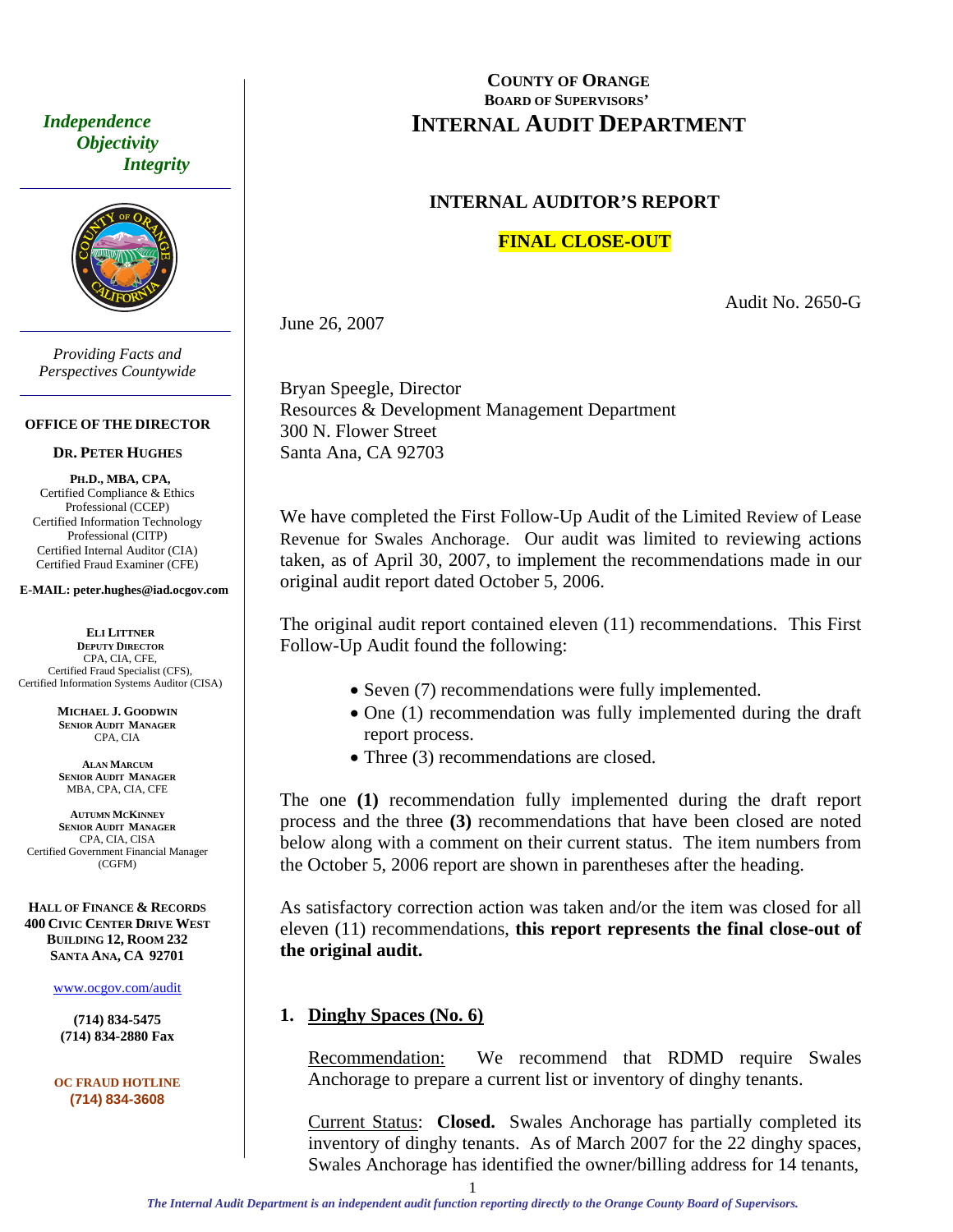<span id="page-5-0"></span>determined 2 are vacant, and currently is researching the remaining 6 tenants. As the remaining 6 dinghy tenants are immaterial relative to the total gross receipts for Swales Anchorage, we will consider this recommendation closed for follow-up purposes.

# **2. Dinghy Spaces (No. 7)**

Recommendation:We also recommend that RDMD request Swales Anchorage to begin billing for all dinghy space rentals.

Current Status: **Closed.** For the sample month of March 2007, our follow-up audit found that Swales continues to only bill for 10 of the dinghy space rentals. As there appears to be 20 occupied dinghy slips (22 less 2 vacancies), the remaining 10 tenants still need to be billed (4 tenants plus the 6 tenants that are being researched above in item No. 1.). As the remaining 10 dinghy tenants are immaterial relative to the total gross receipts for Swales Anchorage, we will consider this recommendation closed for follow-up purposes.

# **3. Commingled Rental Account (No. 9)**

Recommendation: We recommend that RDMD request Swales Anchorage to record gross receipts reportable to the County in a separate account in its accounting records.

Current Status: **Fully Implemented During Draft Report Process.** In the attached letter dated June 18, 2007, RDMD provided Swales Anchorage's updated accounting records for the months of April and May 2007 evidencing that Swales Anchorage is now recording gross receipts reportable to the County in a separate account.

# **4. Security Deposits (No. 10)**

Recommendation: We recommend that RDMD request Swales Anchorage to record security activity in a separate liability account in its accounting records.

Current Status: **Closed.** Swales Anchorage has established a separate liability account in its accounting records specifically for security deposit activity. Since our original audit, Swales reported that there has been no security deposit activity and therefore, no entries have been made in the new liability account. As there has been no security deposit activity, we were unable to further follow-up on this item. However, as Swales Anchorage has set up the liability account in its accounting records, we will consider this recommendation as "closed."

We appreciate the courtesy and cooperation extended to us by the personnel at Swales Anchorage, RDMD/HB&P, and RDMD/Accounting Services during our Follow-Up Audit. If you have any questions, please contact me directly or Eli Littner, Deputy Director at (714) 834-5899 or Autumn McKinney, Senior Audit Manager at (714) 834-6106.

Sincerely,

Peter Hughes, Ph.D., CPA Director, Internal Audit

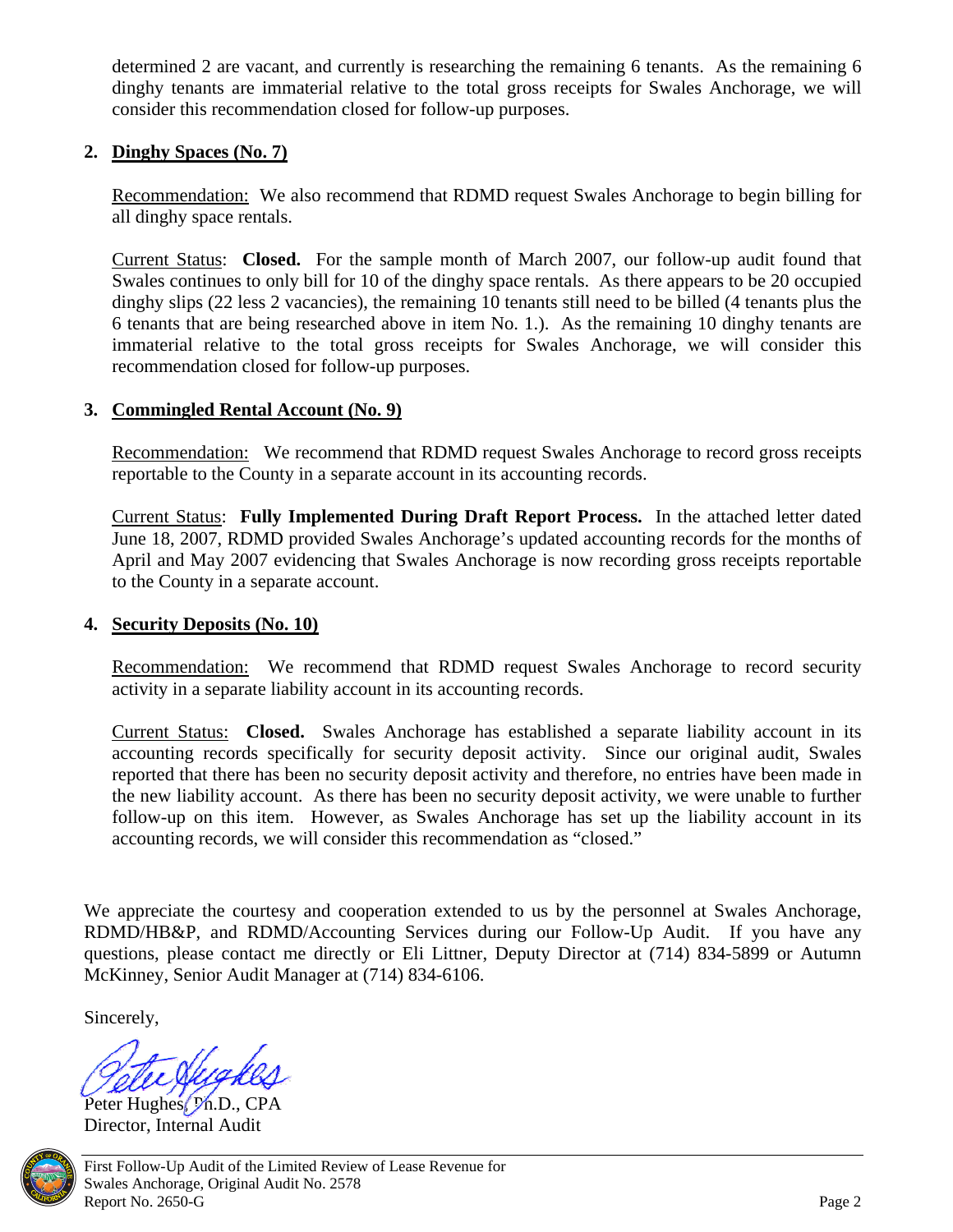Distribution Pursuant to Audit Oversight Committee Procedure No. 1:

- Members, Board of Supervisors
- Members, Audit Oversight Committee
- Thomas G. Mauk, County Executive Officer
- Alisa Drakodaidis, Deputy CEO/Infrastructure & Environmental Services
- Parker Hancock, Director, RDMD/Harbors, Beaches, & Parks
- Mark Denny, Assistant Director, RDMD/Harbors, Beaches and Park
- Mike Brajdic, Program Manager, RDMD/HBP/Program Management
- Rich Adler, Chief, RDMD/HBP/Real Estate
- Mike Hentzen, Leasing Coordinator, RDMD/HBP/Real Estate
- Andrea Richard, Real Property Agent, RDMD/HBP/Real Estate
- Steve Danley, Director, RDMD/Administration
- Mary Fitzgerald, Manager, RDMD/Accounting Services
- Josie Velasquez, Chief, RDMD/Accounting/Santa Ana River, Watershed, Flood, Leases, and Infrastructure
- Vivienne Thornton, Admin. Manager I, RDMD/Accounting/Watershed, Flood, Leases and Infrastructure
- Brian Cich, Senior Accountant I, RDMD/Accounting/Leases and Infrastructure
- Debra Lakin, Chief, RDMD/Central Quality Assurance

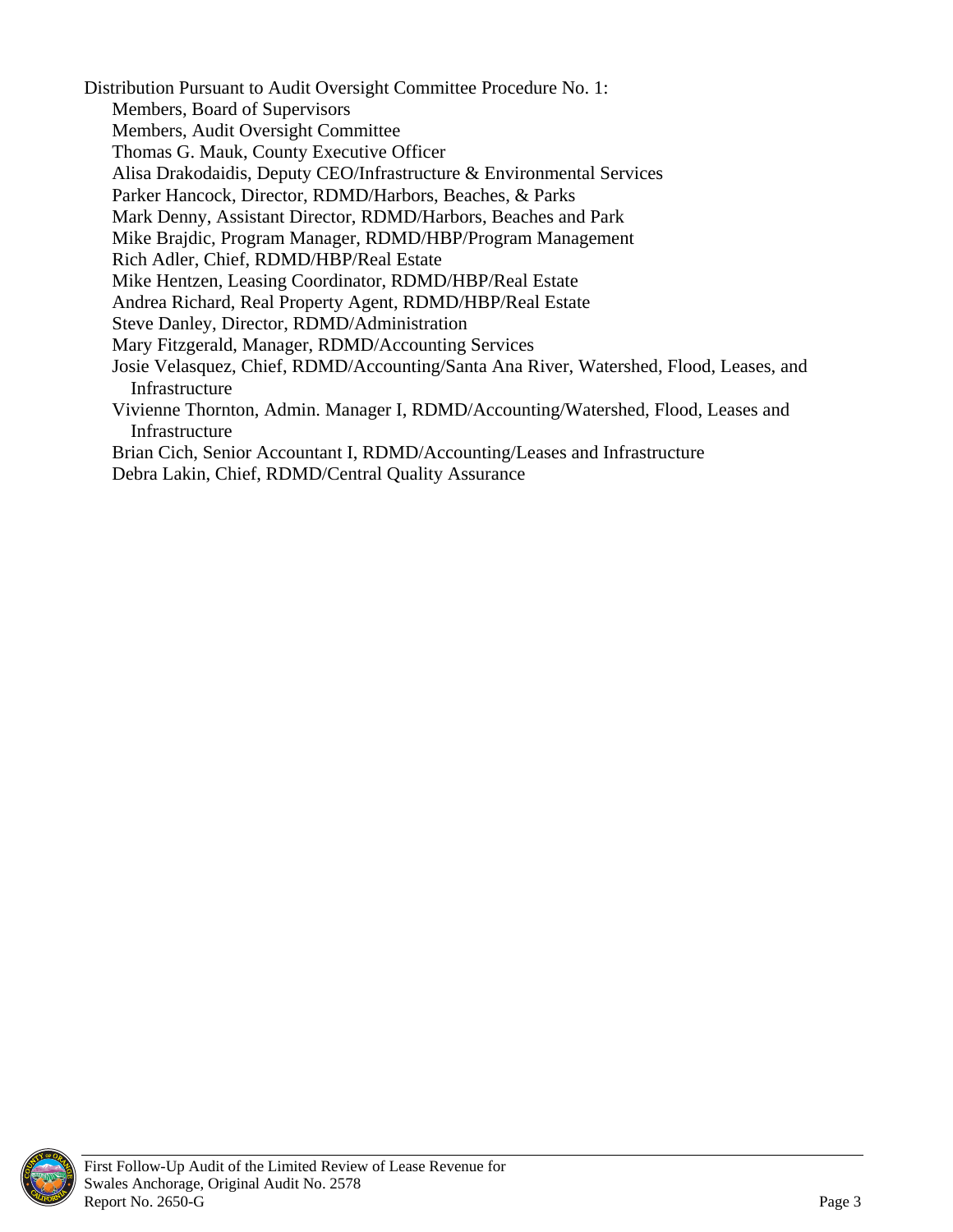<span id="page-7-0"></span>

|                         | <b>COUNTY OF ORANGE</b><br>Sidita Jaja, C.A<br>Santa Ana, Cata 927<br>RESOURCES & DEVELOPMENT MANAGEMENT DEPARTMENT                                                                                                                                                                                                                                                                                                                                                         |
|-------------------------|-----------------------------------------------------------------------------------------------------------------------------------------------------------------------------------------------------------------------------------------------------------------------------------------------------------------------------------------------------------------------------------------------------------------------------------------------------------------------------|
|                         | Telephone: T<br>Fax: $\sqrt{\ }$                                                                                                                                                                                                                                                                                                                                                                                                                                            |
| DATE:                   | Ģ<br>م<br>سا<br>June 18, 2007                                                                                                                                                                                                                                                                                                                                                                                                                                               |
| TO:                     |                                                                                                                                                                                                                                                                                                                                                                                                                                                                             |
| FROM:                   | Peter Hughes, Ph.D., CPA, Director, Internal Audit Department<br>Director, Resources and Development Management Department                                                                                                                                                                                                                                                                                                                                                  |
| <b>SUBJECT:</b>         | Response to Revised Draft Report on First Follow-Up Audit of the<br>Limited Review of Lease Revenue for Swales Anchorage, Original<br>Audit No. 2578, Issued October 6, 2006                                                                                                                                                                                                                                                                                                |
| action described below: | Revenue for Swales Anchorage on the status of the eleven recommendations<br>contained in the original audit (Audit No. 2578). Of these eleven<br>recommendations, seven were fully implemented, three were closed, and one<br>was not implemented (Finding 9). The First Follow-Up Audit also reiterated that<br>the one recommendation not implemented is still appropriate and further efforts<br>should be made to implement it. RDMD agrees and has taken the following |
|                         | Item No. 3 - Commingled Rental Account (Original Finding No. 9)                                                                                                                                                                                                                                                                                                                                                                                                             |
|                         | Recommendation: We recommend that RDMD request Swales Anchorage to<br>record gross receipts reportable to the County in a separate account in its                                                                                                                                                                                                                                                                                                                           |
| accounting records      |                                                                                                                                                                                                                                                                                                                                                                                                                                                                             |
| accounting records.     | Status as of April 30, 2007: Not Implemented. Swales Anchorage is not<br>recording gross receipts reportable to the County in a separate account in its                                                                                                                                                                                                                                                                                                                     |
|                         | <b>Current Status: Recommendation has been Implemented.</b> As requested by<br>RDMD, Swales Anchorage is recording gross receipts reportable to the County in<br>a separate account in its accounting records. Updated "Transaction Detail By<br>Account" sheets that show only those revenues reportable to the County for the<br>months of April and May 2007 are attached.                                                                                               |